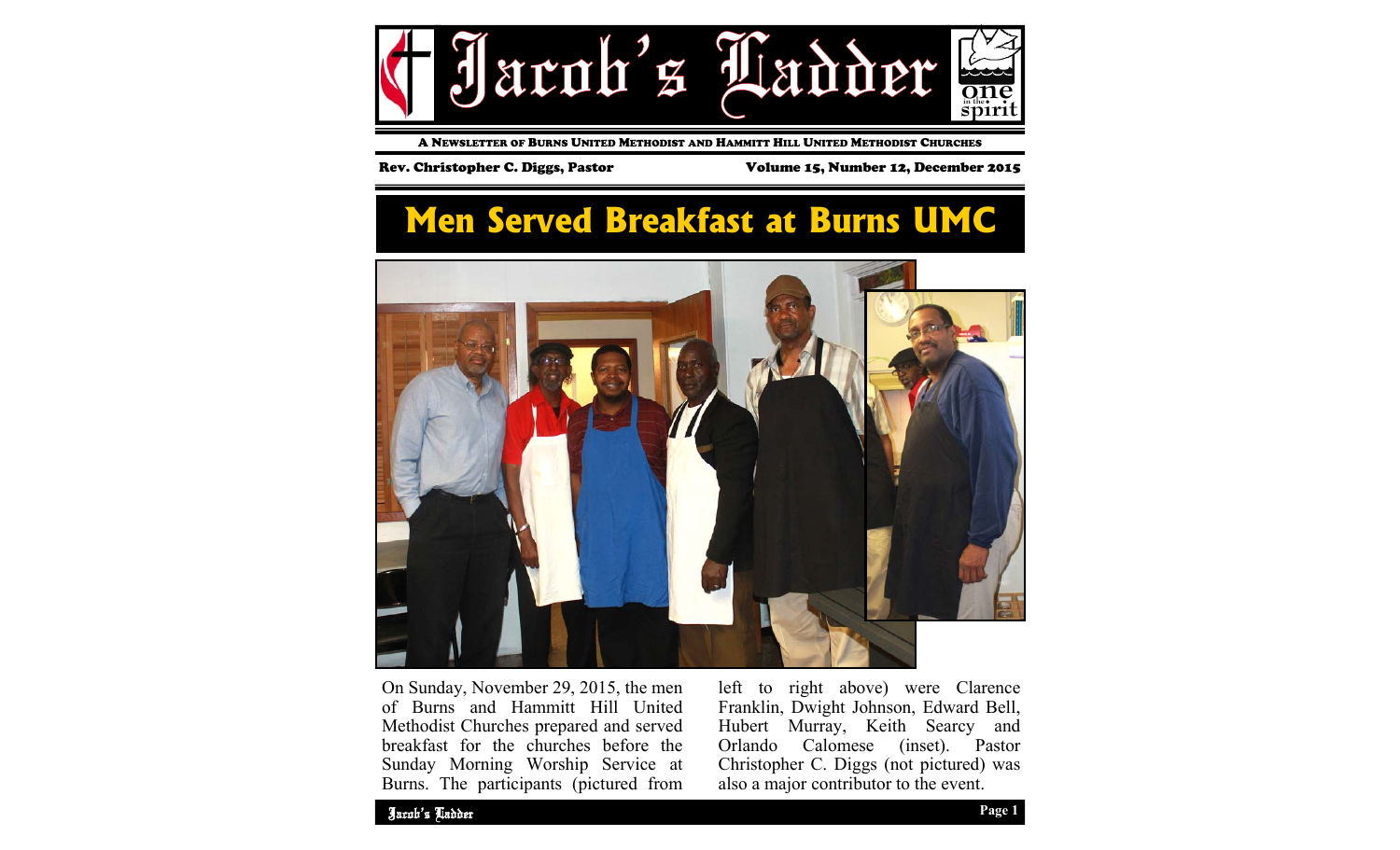## **Hammitt Hill UMC Fall Festival** by Betty Young

The idea of having a Fall Festival was brought to Hammitt Hill United Methodist Church by Minister Tressa Johnson. She along with myself, put together an evening of fun games, spiritual activities, and snack foods for all children who wanted to come. We have been doing this since 2010. We have always had a range of 20 to 40 children to show up, along with lots of adults.



The main focus of this festival is to teach the children something about our Lord and Savior, while also making it fun and exciting. It was also designed as a concern of ours, to keep our children from going out into the streets door-to-door to get candy for Halloween. The world that we live in today is not safe for people, let alone, our children. So, we decided to do this for our children.

The festival was opened up by Minister

Laura Gillom, with a devotion. It was followed by a skit that was based on "The Harvest is Plenty, but the Laborers are Few." The title was "The Harvest." After the skit was over, the children played games and won prizes. Each child won a prize of their choice. We had over 50 prizes to be given away to the children. After all the fun and games were over, they lined up to fill their tummies with something yummy. The snacks consisted of hotdogs, ham and turkey sandwiches, chips and Rotel dip, cookies, juice, and sodas.

Once they finished eating the children were handed out bags of candy for showing up. You see, this festival is not to celebrate Halloween but to teach our children and try to help keep them safe.

The pictures here shows some of the fun we all had.



Jacob's Ladder **Page 2**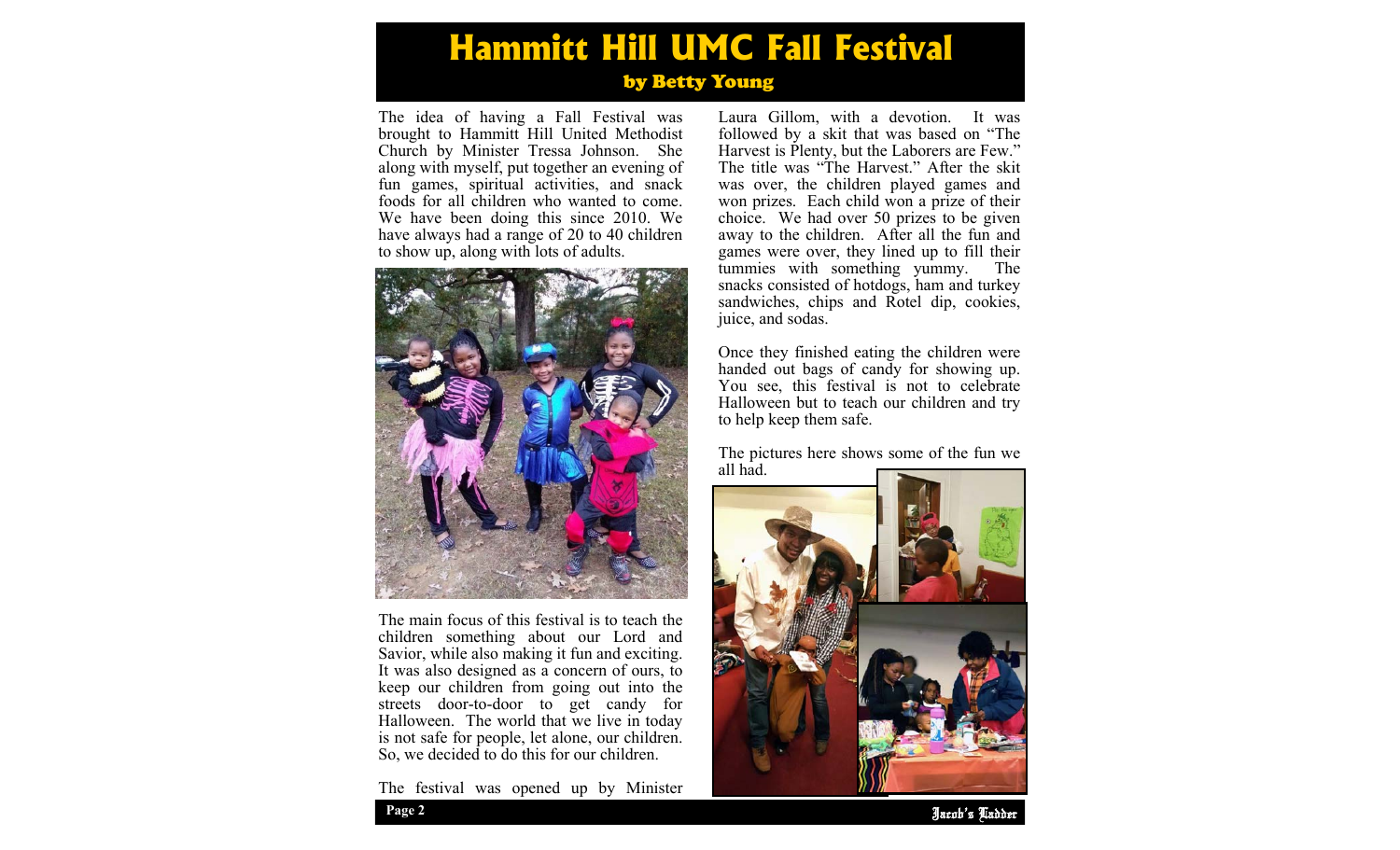

PICTURED ABOVE: **Rev. Christopher C. Diggs recently welcomed New Albany District Superintendent Rev. Billy N. Owens and his wife Renelda to Sunday morning Worship Service at Burns UMC.**